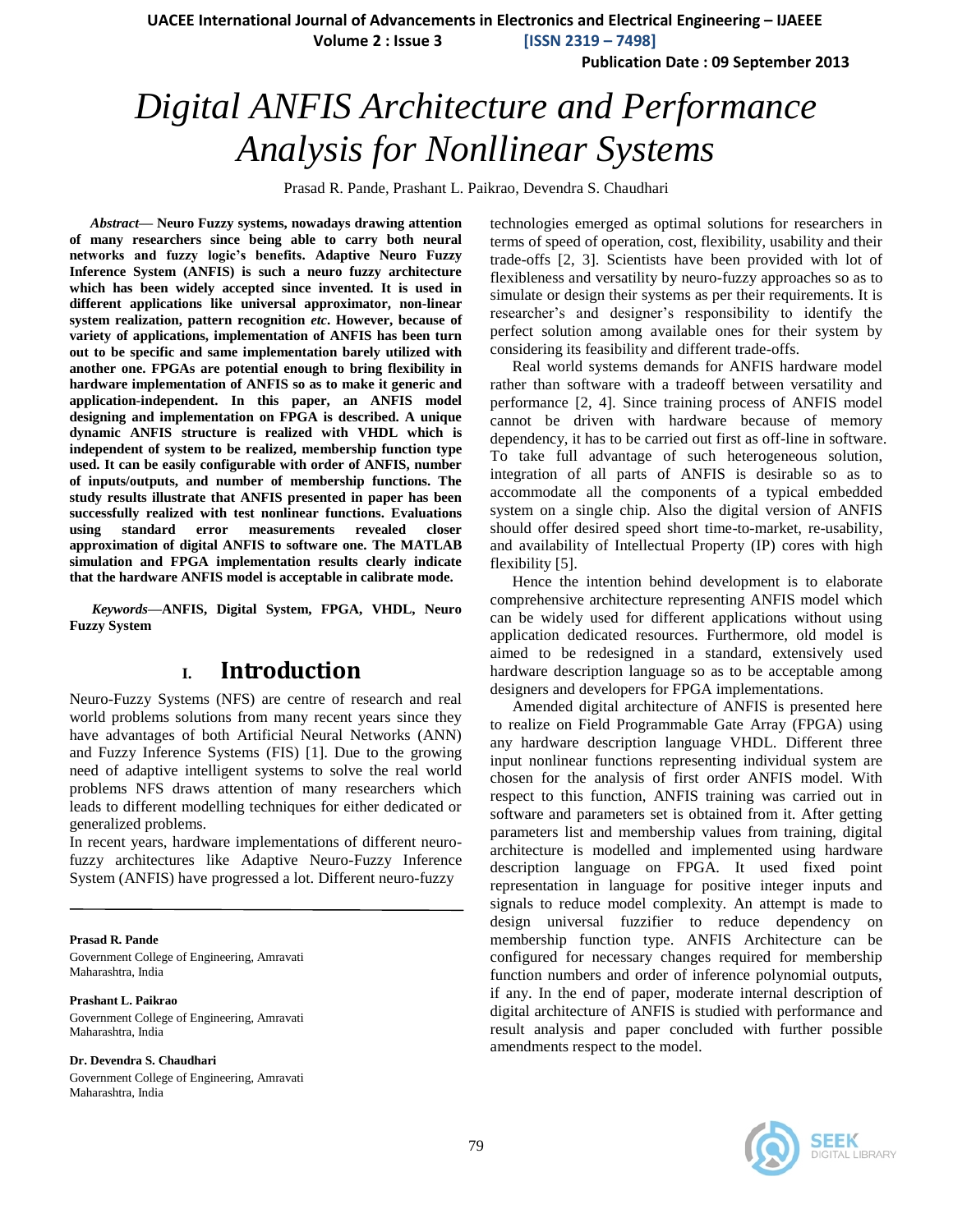### **UACEE International Journal of Advancements in Electronics and Electrical Engineering – IJAEEE**

**Volume 2 : Issue 3 [ISSN 2319 – 7498]**

### **Publication Date : 09 September 2013**

### **II. ANFIS**

Adaptive Neuro-Fuzzy Inference System (ANFIS) was originally presented by Jang in 1993[6]. ANFIS is a hybrid neuro fuzzy technique that uses Fuzzy Logic to transform given inputs into a desired output through highly interconnected neural network processing elements and information connections, which are weighted to map the numerical inputs into an output. ANFIS combines the benefits of the two machine learning techniques (Fuzzy Logic and Neural Network) into a single technique. An ANFIS works by applying Neural Network learning methods to tune the parameters of a Fuzzy Inference System.

To present the ANFIS architecture, two fuzzy IF-THEN rules based on a first order Sugeno model are considered:

Rule (1): **IF** *x* is A<sub>1</sub> **AND** *y* is B<sub>1</sub>, **THEN**  $f_1 = p_1 x + q_1 y + r_1$ . Rule (2): **IF** x is A<sub>2</sub> **AND** y is B<sub>2</sub>, **THEN**  $f_2 = p_2x + q_2y + r_2$ .

Where:

• *x* and *y* are the inputs,

•  $A_i$  and  $B_i$  are the fuzzy sets,

•  $f_i$  are the outputs within the fuzzy region specified by the fuzzy rule, and

 $\bullet$   $p_i$ ,  $q_i$  and  $r_i$  are the consequent parameters that are determined during the training process.



Figure  $1$  – Generalized ANFIS Architecture<sup>[6]</sup>

The ANFIS architecture employing Sugeno inference model to implement above two rules is shown in Figure 1. In this figure, a circle indicates a fixed node, whereas a square indicates an adaptive node. ANFIS has five-layer architecture. Each layer is explained in detail below.

In Layer (1), all the nodes are adaptive nodes. The outputs of Layer (1) are the fuzzy membership grade of the inputs, which are given by the following equations:

$$
O_{1,i} = \mu_{Ai}(x), \qquad \text{for } i = 1, 2, \text{ or} \tag{1}
$$

$$
O_{1,i} = \mu_{B_{i-2}}(y), \quad \text{for } i = 3, 4 \tag{2}
$$

Where *x* and *y* are the inputs to node *i*, and  $A_i$  and  $B_i$  are the linguistic labels associated with this node function.

 $\mu_{A_i}(x)$  and  $\mu_{B_{i-2}}(y)$  can adopt any fuzzy membership function. For example, if the bell shaped membership function is employed,  $\mu_{A_i}(x)$  is given by:

$$
\mu_{A_i}(x) = \frac{1}{1 + \left|\frac{x - c_i}{a_i}\right|^{2b_i}}\tag{3}
$$

Where  $a_i$ ,  $b_i$  and  $c_i$  are the parameters of the membership function.

In Layer (2), the nodes are fixed nodes. This layer involves fuzzy operators; it uses the **AND** operator to fuzzify the inputs. They are labeled with M, indicating that they perform as a simple multiplier. The output of this layer can be represented as:

$$
O_{2,i} = w_i = \mu_{A_i}(x) \times \mu_{B_i}(y) \quad \text{for } i = 1, 2 \tag{4}
$$

These are the so-called firing strengths of the rules.

In Layer (3), the nodes are also fixed nodes labeled by N, to indicate that they play a normalization role to the firing strengths from the previous layer. The output of this layer can be represented as:

$$
O_{2,i} = w_i^- = \frac{w_i}{w_1 + w_2}, \qquad \text{for} \quad i = 1, 2 \tag{5}
$$

Outputs of this layer are called normalized firing strengths.

In Layer (4), the nodes are adaptive. The output of each node in this layer is simply the product of the normalized firing strength and a first order polynomial (for a first order Sugeno model). The output of this layer is given by:

$$
O_{4,i} = w_{ij}^- f_i = w_i^- (d_i x + e_i y + g_i)
$$
\n<sup>(6)</sup>

Where  $d_i$ ,  $e_i$ , and  $g_i$  are the consequent parameters.

In Layer (5), there is only one single fixed node labeled with  $+$ . This node performs the summation of all incoming signals. The overall output of the model is given by:

$$
O_{5,i} = \sum_{i} w_{i}^{-} f_{i} = \frac{\sum_{i} w_{i} f_{i}}{\sum_{i} w_{i}}
$$
(7)

The learning algorithm for ANFIS is a hybrid algorithm that is a combination of gradient descent and least squares methods. In the forward pass of the hybrid learning algorithm, node outputs go forward until Layer 4 and the consequent parameters are determined by the least-squares. In the backward pass, the error signals propagate backward and the premise parameters are updated using gradient descendent. The hybrid learning approach converges much faster by reducing search space dimensions of the original back propagation method [7, 8].

ANFIS model is not a structurally rigid adaptive network. Layer 3 and 4 can be merged together and overall ANFIS could result into four layer structure. In that case, weight normalization is performed at very last stage [8]. This theory has been into consideration while designing the presented digital ANFIS system.

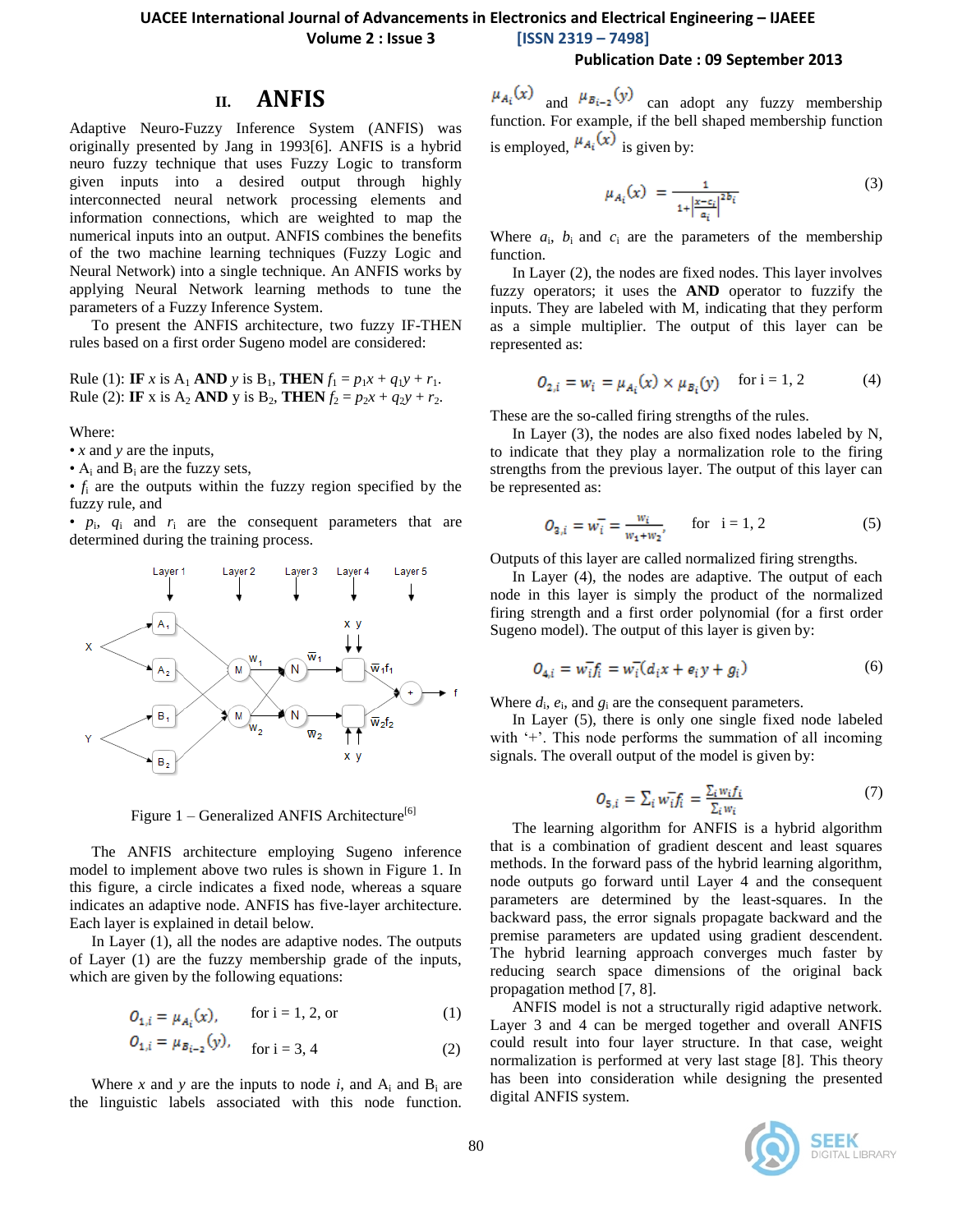**Volume 2 : Issue 3 [ISSN 2319 – 7498]**

#### **Publication Date : 09 September 2013**

# **III. System Development of Digital ANFIS**

FPGA implementable architecture of ANFIS was pioneered by two researchers, H.J.B. Saldana and C.S Cardenas. They have first implemented it for two input nonlinear function [9]. Furthermore, architecture was modified for three input single output nonlinear function by them [10]. The system was described in hardware descriptive language and successfully implemented on FPGA.

In presented work, old architecture is ameliorated to bring flexibility for 3 input nonlinear systems. The training for selected nonlinear functions is done off-line in MATLAB environment. A script is developed which can be modified for any numbers and types of membership functions and epoch numbers. It is also calibrated to give positive integers for membership values and consequent parameters of driven ANFIS. Once training done, all these values and parameters are unchanged during further system operation and stored in memories of respective sub-blocks of digital system.

The digital architectural design of ANFIS is divided into four subsystems – Fuzzifier, Permutator, Inference and Defuzzifier as shown in Figure 2. In this, three numeric positive integer inputs are represented by *l*, *m*, and *n* which exemplify nonlinear system"s inputs. The *output* is the overall ANFIS system output and *ready* signal indicate end of system operation or system readiness for another set of inputs. Other than these, there are some control signals like clock and reset which can be given from FPGA kit to be used for implementation. Brief narration about each subsystem is given below.



Figure 2 – Digital ANFIS Architecture

### *A. Fuzzifier*

-

The first subsystem confers membership values for each of the three inputs *l, m* and *n*. As shown in Figure 3, it has total three

Read-only-memories (store 1, store m, store n) used to store the membership function values for each input. These are directly exported from MATLAB script dynamically.

• Compare and Mapping blocks (Compare 1, Compare m and Compare\_n) that, as named, compares and gives appropriate membership values of their respective input.

It also comprised a controller called Fuzz\_controller to manage all the operations flow. All membership values are stored in respective ROMs first for initial clock cycles given to Fuzzifier. After that, every external input is compared and mapped with respective ROM membership values and at last given out through *l\_Fout, m\_Fout and n\_Fout* signals. *fuzz\_ready* signal is generated to indicate Permutator that values are available for further processing. A reset to this block clears all stored values and whole block operation starts from initial steps.



Figure 3 - Fuzzifier subsystem

### *B. Permutator*

The Permutator stores membership values that are forwarded by the Fuzzifier subsystem. Each possible permutation of these values is generated so that all membership values can be multiplied by the next subsystem. This operation has to be done to get different rule strengths for inference operation.

 Permutator comprised of three circular shift registers-Circ fun 1, Circ fun m and Circ fun n, where the storage and permutation process is carried out, and a controller as shown in Figure 4. Operation of Permutator starts with signal *fuzz\_ready* from Fuzzifier. Each set of rule strength (weight) factors are tracked with *seq\_add* signal to keep synchronization with consequent parameters in next Inference subsystem. Signals *finish* and *per\_ready* indicates termination of permutation process and operation of Permutator respectively. Internal control signals from controller are omitted to avoid complexity.

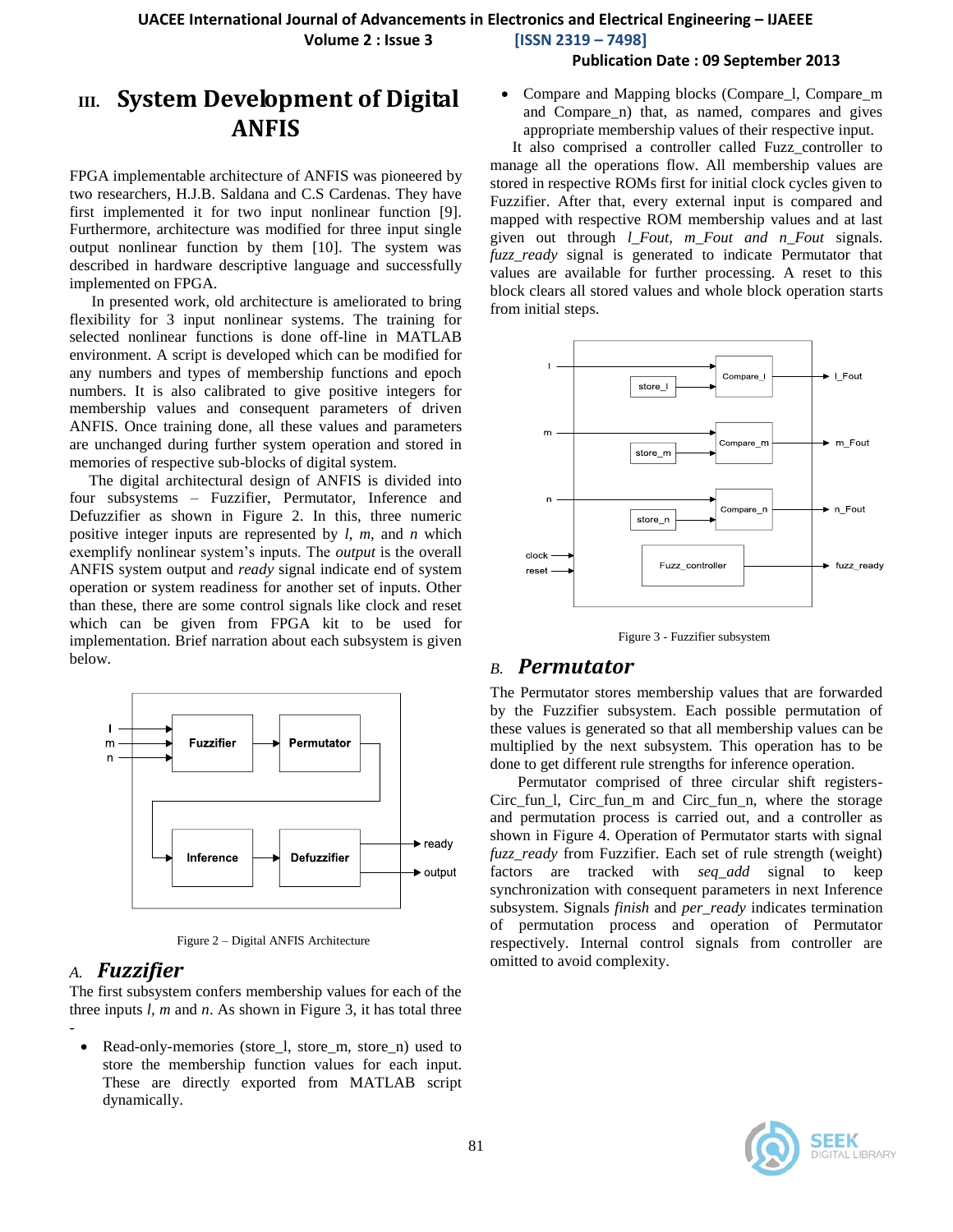**Volume 2 : Issue 3 [ISSN 2319 – 7498]**

**Publication Date : 09 September 2013**



Figure 4 - Permutator subsystem

### *C. Inference*

Inference subsystem is responsible for calculating rule firing strengths. It has following blocks and a controller shown in Figure 5.

- Poly\_Gen has inputs from the user as well as from Seq\_ROM which stores the consequent parameters obtained from script. It gives Sugeno inference outcomes in synchronization with *seq\_add* signal.
- Two MAC (Multiplier-Accumulator) units consisting Multiplier, Storage registers and Accumulator each for calculation of Numerator and Denominator of equation (7). MAC unit1 comprises Multiplier 1, Reg\_W and Den\_Acc gives output *Den* while MAC unit2 – Multiplier 2, Reg\_FW and Num\_Acc collectively work and give output signals *Num*. In MAC units, set of membership values are multiplied with each other and with polynomial function to obtain the weights, firing strength of rules.
- Controller which controls the overall operation with respect to signals from previous subsystem and internal design of block.



Figure 5 - Inference subsystem

### *D. Defuzzifier*

The Defuzzifier subsystem carry out the division operation between signals *Num* and *Den* obtained from Inference subsystem. The result of this division *output* signifies to the output of the ANFIS. It contains a divider, and a controller as shown in Figure 6. Its function is described by the following equation:



Figure 6 - Defuzzifier subsystem

# **IV. System Performance and Result Analysis**

In this section, simulation and FPGA implementation results of ANFIS are discussed along with their performance regarding to nonlinear functions. These nonlinear functions represent nonlinear systems chosen for testing purpose. A script is written for individual functions and training is carried out in MATLAB 7.12 to get input membership values and consequent parameter set. After training, membership values and consequent parameters are converted into binary fixed point numbers to be stored in respective ROMs inside ANFIS design. ANFIS architecture is then designed and simulated using ALDEC Active-HDL version 9.1 (Expert Edition). Later, for FPGA implementation, ALTERA DE2 Kit is used which has FPGA - Cyclone II device family. Arbitrary binary input values are presented to the system and their results are verified with MATLAB results obtained for respective function.

Following are 4 test nonlinear functions chosen all with *gbellmf*, epoch no. -20 and 3 membership functions per input which can be configurable.

$$
f_1(l,m,n) = (1 + l^{0.5} + m^{-1} + n^{-1.5})^2 , 1, m, n \in [1,6]
$$
 (9)

$$
f_2(l,m,n) = 100 * l * e^{(l^{0.1} - m^{0.2} - n^{0.04})}, l,m,n \in [1,4]
$$
 (10)

$$
f_3(l,m,n) = 38 * (\sin(l^{0.4}) * m^{0.5} + \log 2^{k}), \quad l,m,n \in [1,5] \quad (11)
$$

$$
f_4(l,m,n) = \frac{l^m + m^n + n^l}{17 \cdot l^{(0.2m)}}, \qquad l, m \in [1,5] \& n \in [1,4] \quad (12)
$$